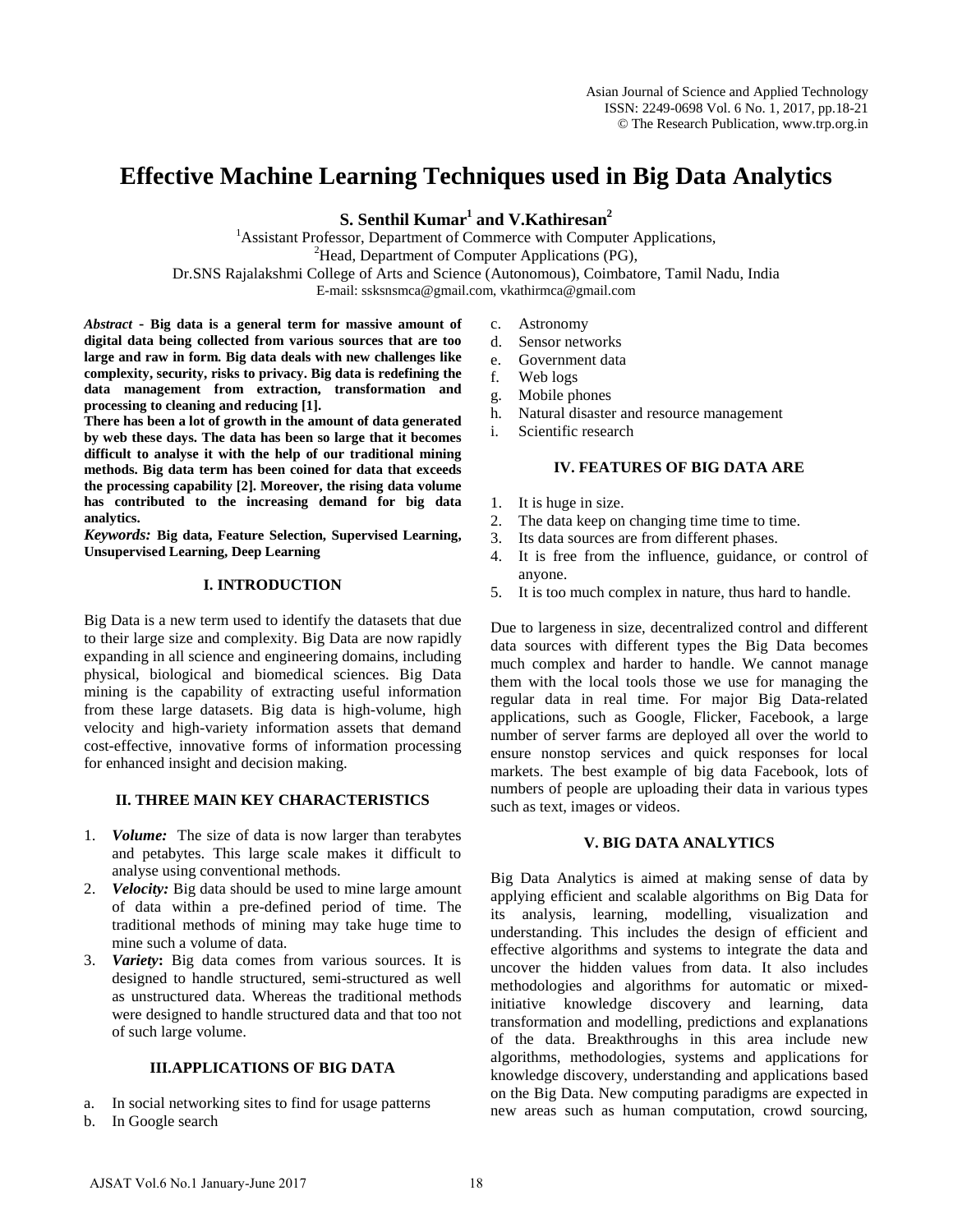sentiment analysis as well as data visualization technologies.

# **VI. TECHNIQUES FOR BIG DATA ANALYTICS**

Supervised, unsupervised, and hybrid machine learning approaches are the most widely used tools for descriptive and predictive analytics on big data. The problem of big data volume can be somewhat minimized by dimensionality reduction.

Another important tool used in big data analytics is mathematical optimization. Subfields of optimization, such as constraint satisfaction programming, dynamic programming, and heuristics & meta heuristics are widely used in AI and machine learning problems. Other important optimization methods include multi-objective and multimodal optimization methods, such as pareto optimization and evolutionary algorithms , respectively.

Big data analytics has a close proximity to data mining approaches. Mining big data is more challenging than traditional data mining due to massive data volume. The common practice is to extend the existing data mining algorithms to cope with massive datasets, by executing on samples of big data and then merging the sample results. This kind of clustering algorithms include CLARA (Clustering LARge Applications) [3] and BIRCH (Balanced Iterative Reducing using Cluster Hierarchies) [4].

## **VII. MACHINE LEARNING TECHNIQUES FOR BIG DATA**

They have been found very effective and relevant to many real world applications in bioinformatics, network security, healthcare, banking and finance and transportations. Over time, bioinformatics and health related data are created and accumulated continuously, resulting in an incredible volume of data. Newer forms of big data, such as 3D imaging, genomics and biometric sensor readings are also fuelling this exponential growth. Future applications of real-time data, such as early detection of infections/diseases and fast application of the appropriate treatments (not just broadspectrum antibiotics) could reduce patient morbidity and mortality. Already, real time streaming data monitors neonates in the ICU, catching life-threatening infections at real time. The ability to perform real-time analytics against such voluminous stream data across all specialties would revolutionize healthcare. There lies data with volume, velocity, and variety.

Machine learning is a field of computer science that studies the computational methods that learn from data [6].There are mainly two types of learning methods in machine learning, viz., supervised and unsupervised learning methods[7]. In supervised learning, a method learns from a set of objects with class label, often called a training set.



Fig.1 Human Vs Machine Learning

The acquired knowledge is used to assign label to unknown objects often called test objects. On the other hand, unsupervised learning methods do not depend on the availability of prior knowledge or training instances with class labels. All these machine learning methods require pre processing of datasets for effective results. Feature selection is one of the important pre processing tasks that leads to improved result and reduced time requirement. Hybrid learning methods, such as Deep learning, have become popular in the recent years and provide significantly high accuracy.

# *A.Feature selection*

The main objective of feature selection is to select a subset of most relevant and non-redundant features that can increase the performance of a learning method. A feature selection method can improve the performance of prediction models by removing irrelevant and redundant features with alleviating the effect of the curse of dimensionality, enhancing the generalization performance, speeding up the learning process, and improving the model interpretability.

A feature selection plays a major role in identifying the most important features from a ultrahigh dimensional big dataset. The selected feature set can be used for processing large volume of data to take instant decision in short period of time. Especially, in big data analytics, relevant features can be selected from large data using both supervised learning as well as unsupervised learning. Hence, ranking the features based on their relevance and selecting the most relevant features can vastly improve the generalization performance.

# *B.Supervised learning*

In supervised learning, labeled training examples are used to train the learning algorithm. The objective of a supervised learning model is to predict the class labels of test instances based on knowledge gained from the available training instances. Within supervised learning family we can further distinguish between classification models which focus on prediction of discrete (categorical) outputs or regression models which predict continuous outputs. Among large number of models reported in the literature linear and nonlinear density-based classifiers, decision trees, naive Bayes, support vector machines (SVMs), neural networks and K-nearest neighbour (KNN) are the most frequently used methods in many applications. Effective Machine Learning Techniques used in Big Data Analytics<br>
The acquired knowledge is used to assign label to unknown<br>
unsupervised of the called test objects. On the other hand<br>
unsupervised canning methods to not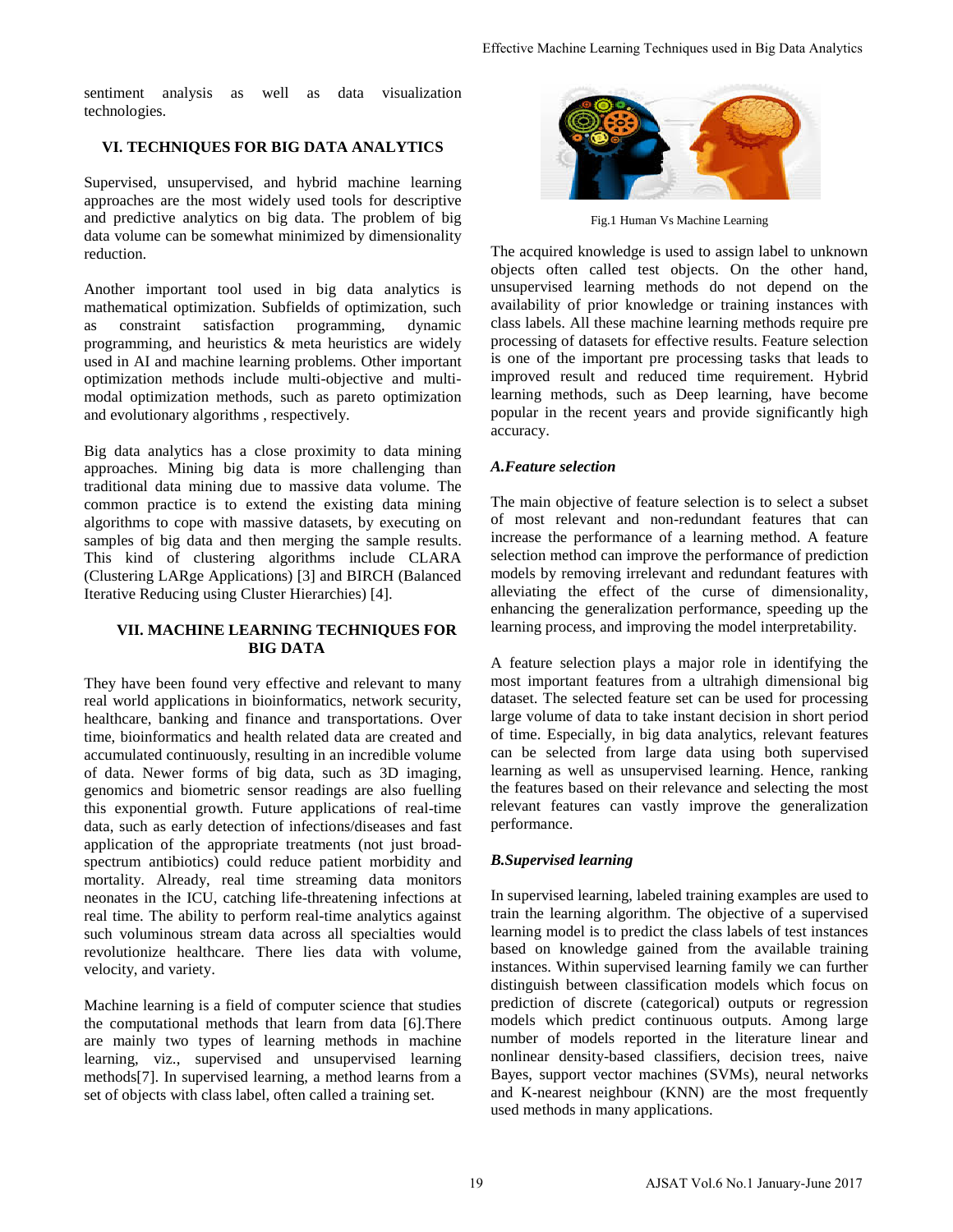

Fig.(b) Supervised learning Vs Unsupervised learning

In Big Data analytics, we need some advanced supervised approaches for parallel and distributed learning such as Multi-hyperplane Machine (MM) classification model [8], divide-and-conquer SVM [9], and neural network classifiers. Among these SVM is one of the most efficient and widely used supervised learning method and several modified SVM methods have been introduced for big data analytics.

#### *C.Unsupervised learning*

Unsupervised learning do not use the class labels of the objects for learning . Clustering is an unsupervised technique that attempts to group objects to optimize the criterion that states that distance among objects in the same cluster is minimized and distance among objects in different clusters is maximized . A major issue in clustering is the computation of distance between a pair of objects. Various proximity measures have been used for this purpose, such as Euclidean, Cosine, and city block distance. In traditional clustering, all the features are used while computing the distance between a pair of objects. A cluster is a group of objects that are close to each other with respect to their mutual distance. In other words, they are similar in nature over the entire set of features. Triclustering operates on such datasets to generate triclusters. A tricluster is a group of objects that are not only similar over a subset of features, but are also similar across a subset of time points [10]. Triclustering promotes grouping of objects, features and time points simultaneously. S. Senthil Kumar and V.Kathiresan<br>
S. Senthil Kumar and V.Kathiresan<br>
S. The sense of the comparison tensor<br>
The sense of the comparison of the sense of the comparison of the comparison of the comparison of the comparison

Soft computing-based clustering methods use soft computation tools, such as fuzzy set and neural network. Fuzzy c-means [11] a soft computing-based clustering method, is a crisp method, which allows objects to belong to more than one cluster with the constraint that the sum of membership of an object across all the clusters is equal to one. This method tries to find a crisp partition that minimizes a cost function.

#### *D.Deep Learning*

Deep learning attempts to model high-level abstractions in data using supervised and/or unsupervised learning algorithms, in order to learn from multiple levels of abstractions. It uses hierarchical representations of data for classification. Deep learning methods have been used in many applications, viz., pattern recognition, computer vision, natural language processing and speech recognition

exponential increase of data in these applications, deep learning is useful for accurate prediction from voluminous data.



In recent years, researchers have developed effective and scalable parallel algorithms for training deep models Many organizations use deep learning for decision making, information retrieval, and semantic indexing.

| Feature                                                     |                                | Trainable         |
|-------------------------------------------------------------|--------------------------------|-------------------|
| Extractor                                                   |                                | <b>Classifier</b> |
|                                                             |                                |                   |
| Feature                                                     | Mid-Level                      | <b>Trainable</b>  |
| Extractor                                                   | <b>Features</b>                | <b>Classifier</b> |
|                                                             |                                |                   |
| Deep Learning: Representations are hierarchical and trained |                                |                   |
| Low-Level                                                   | Mid-Level<br><b>High-Level</b> | Trainable         |

#### **VIII. CONCLUSION**

A deep learning architecture is shown in Input data are partitioned into multiple samples for data abstractions. The intermediate layers are used to process the features at multiple levels for prediction from data. The final prediction is performed at the output layer using the outputs of its immediate upper layer. Deep learning represents data in multiple layers. It can efficiently process high volume of data, where shallow learning fails to explore due to the complexities of data patterns. Moreover, deep learning is quiet suitable for analyzing unstructured and heterogeneous data collected from various sources. Traditional neural networks pose two problems, viz., poor performance due to local optima of a non-convex object function and incapability to exploit unlabeled data, which are abundant and cheap. To overcome these limitations of traditional neural networks, Deep Belief Networks (DBN) [12] was introduced with a deep learning architecture to learn from both labeled and unlabeled data.

#### **REFERENCES**

- [1] Gang-Hoon Kim, Silvana Trimi, Ji-Hyong Chung, "Big-Data Applications in the Government Sector", Communications of the ACM, Vol. 57, No.3, Pages 78-75
- [2] Richa Gupta, Sunny Gupta, Anuradha Singhal, "Big Data: Overview", International Journal of Computer Trends and Technology (IJCTT), Vol 9, No.5, March 2014
- [3] L. Kaufman and P. J. Rousseeuw, "Finding groups in data. an introduction to cluster analysis," Wiley Series in Probability and Mathematical Statistics. Applied Probability and Statistics, New York: Wiley, 1990, vol. 1, 1990.